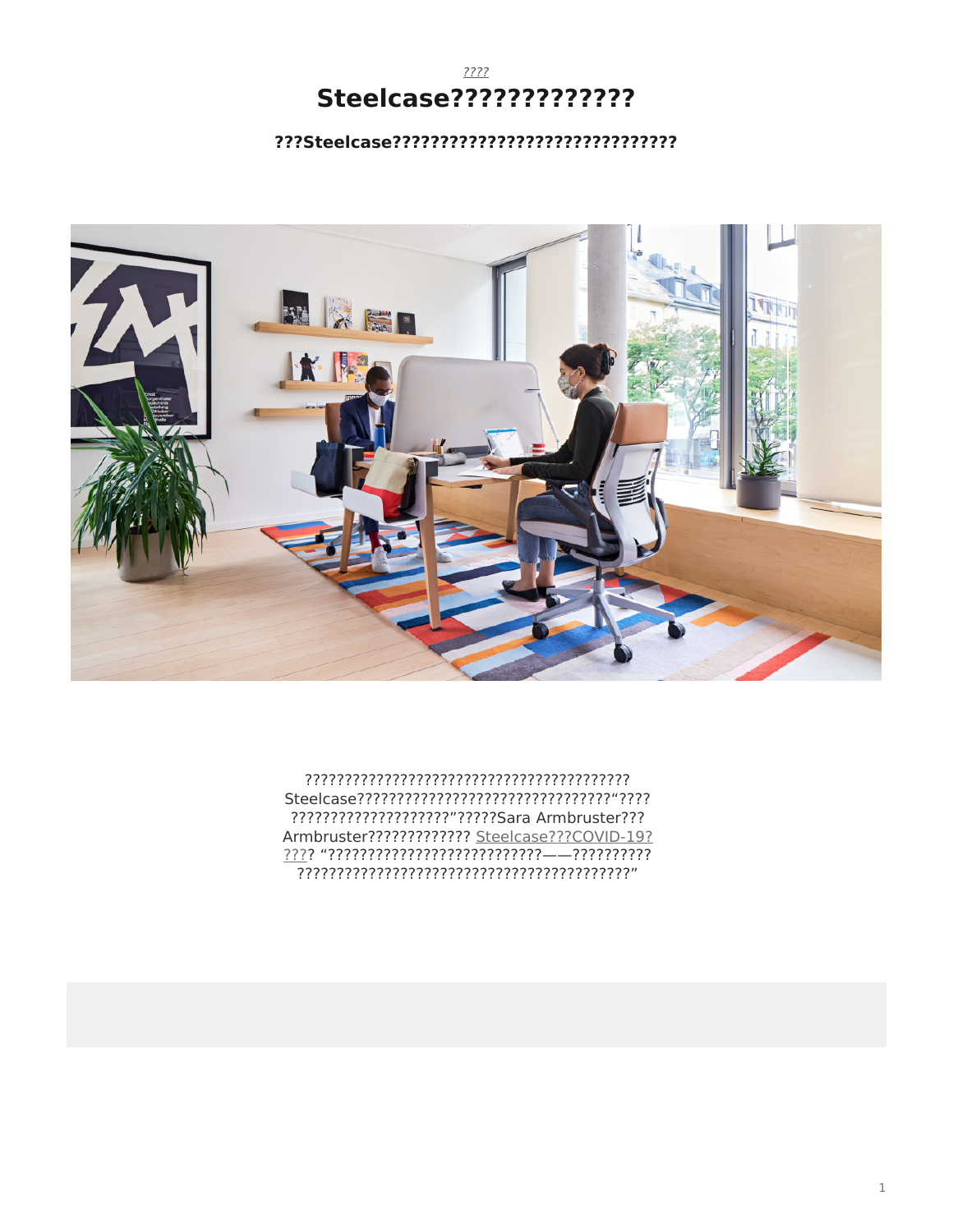#### ???????????

????Armbruster???Steelcase???????????????????? 

????????????

(CDC)?????????(WHO)?????????????????????????? Steelcase ?????????????????????????????????

### ?????

???????????????????????????

???"??????????????????????67%"?Dark???"??????? ??????????????????????????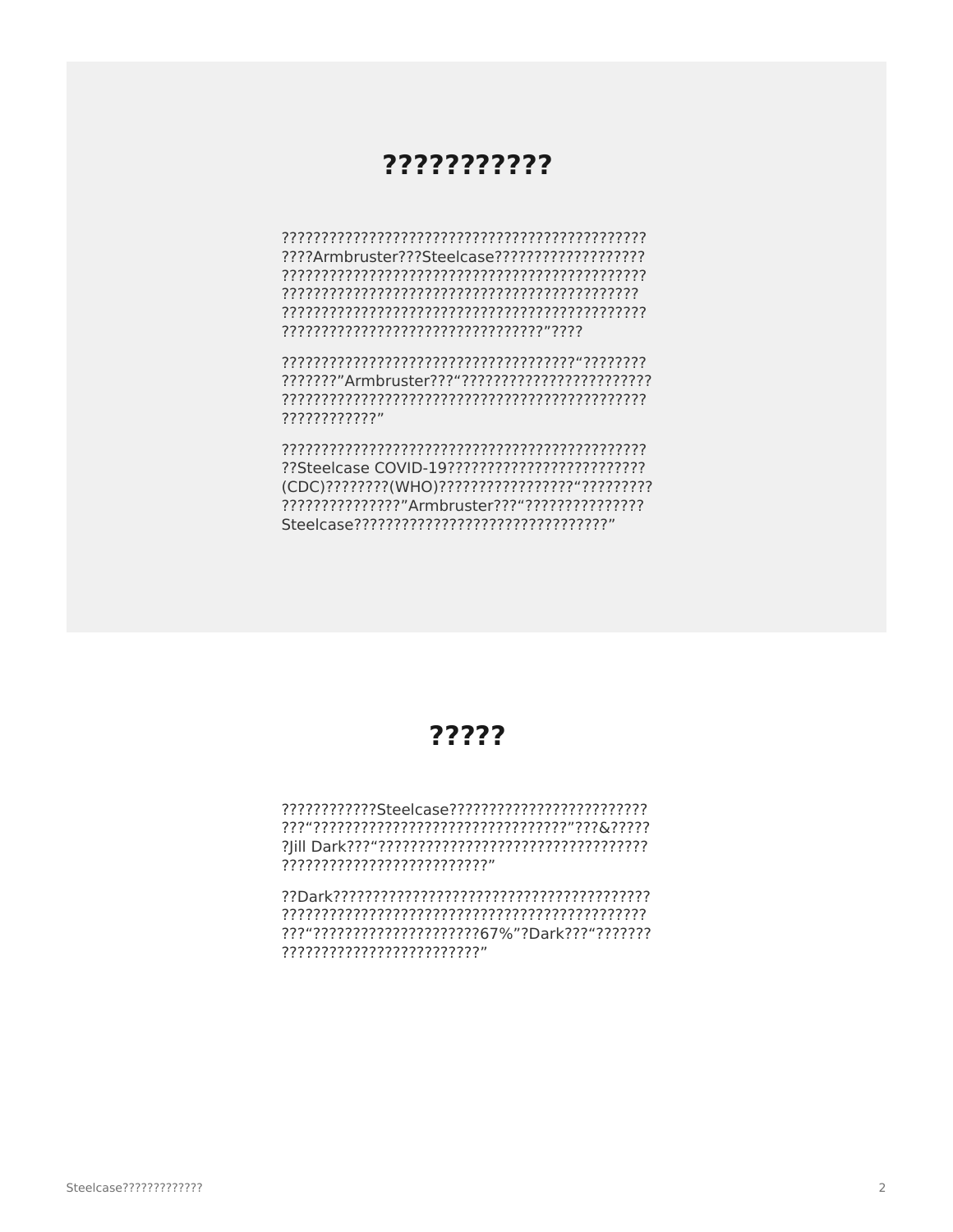

## ????

777777, 777777777, 777 7777, 77 77777

???????????????????????????????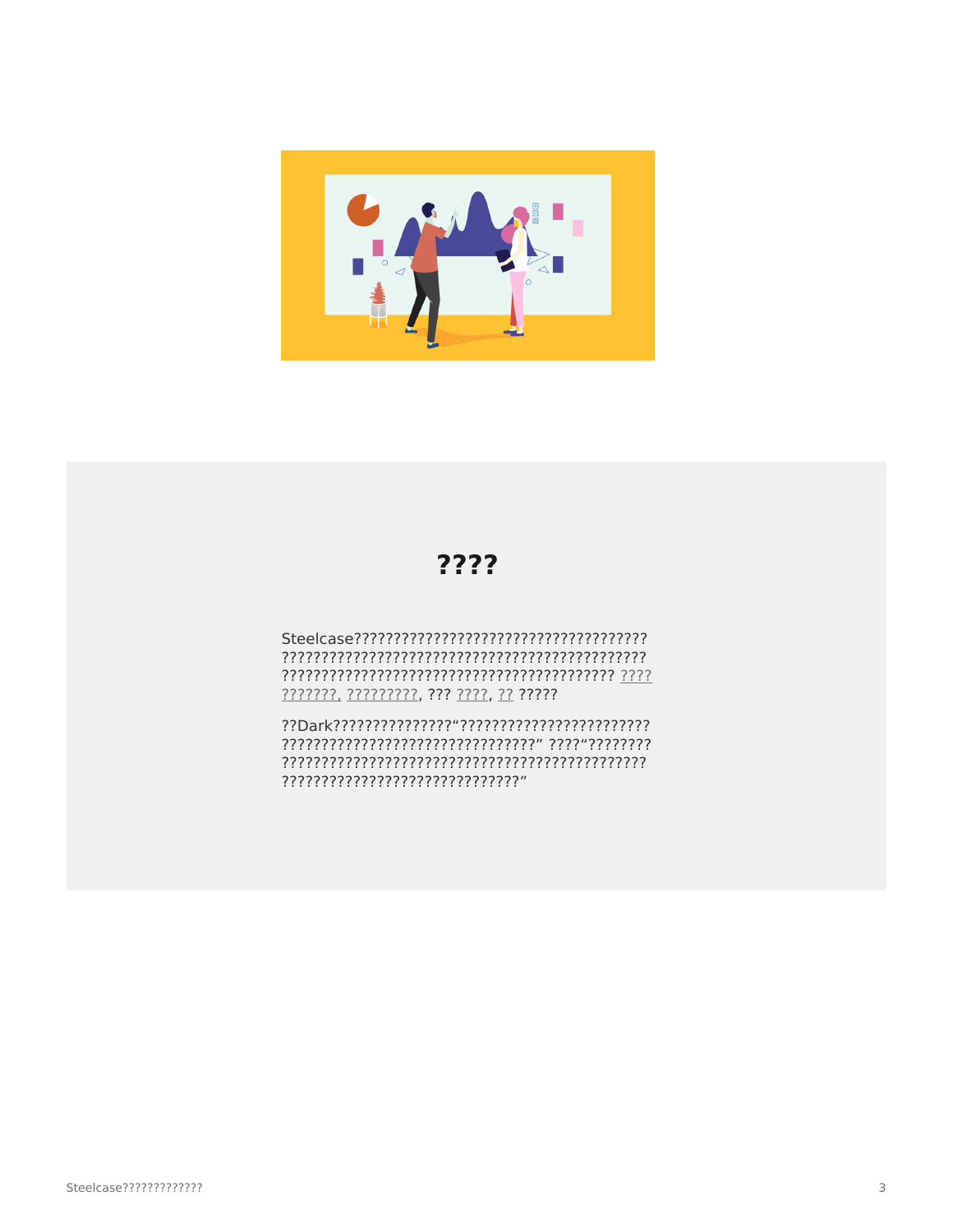## Steelcase"??????"?????? ???????????????????????? ?????????????????????

????

???"????????????????????????

??5?????????---??250???????????????15????? 

### ??????

???????????Steelcase??????????????? ???? ??????? ????

- ??????????????????????
- 
- 
-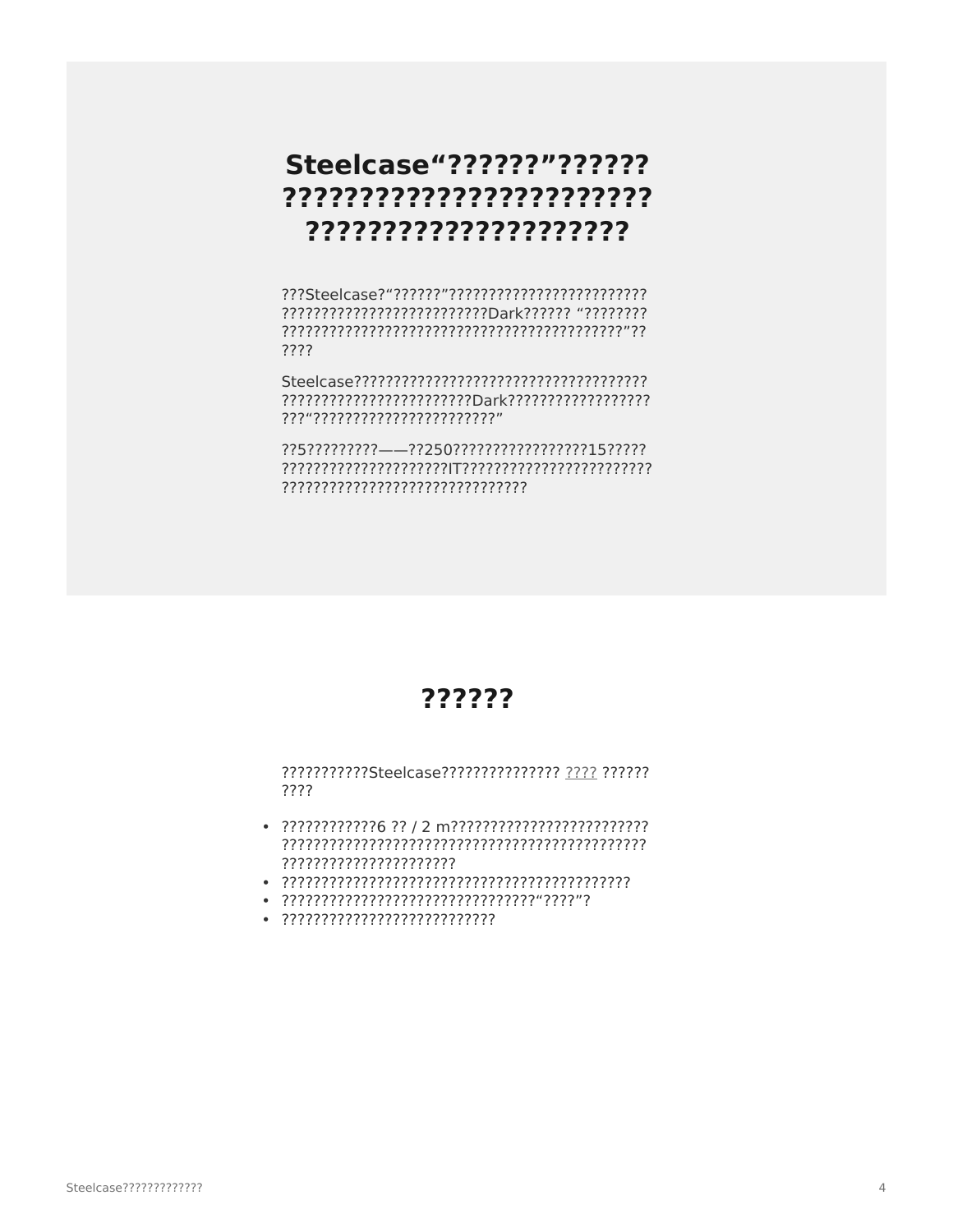### ??????????????

????????????????????????????????? Steelcase Workplace Advisor ??????????????????????????? ????

 $??"$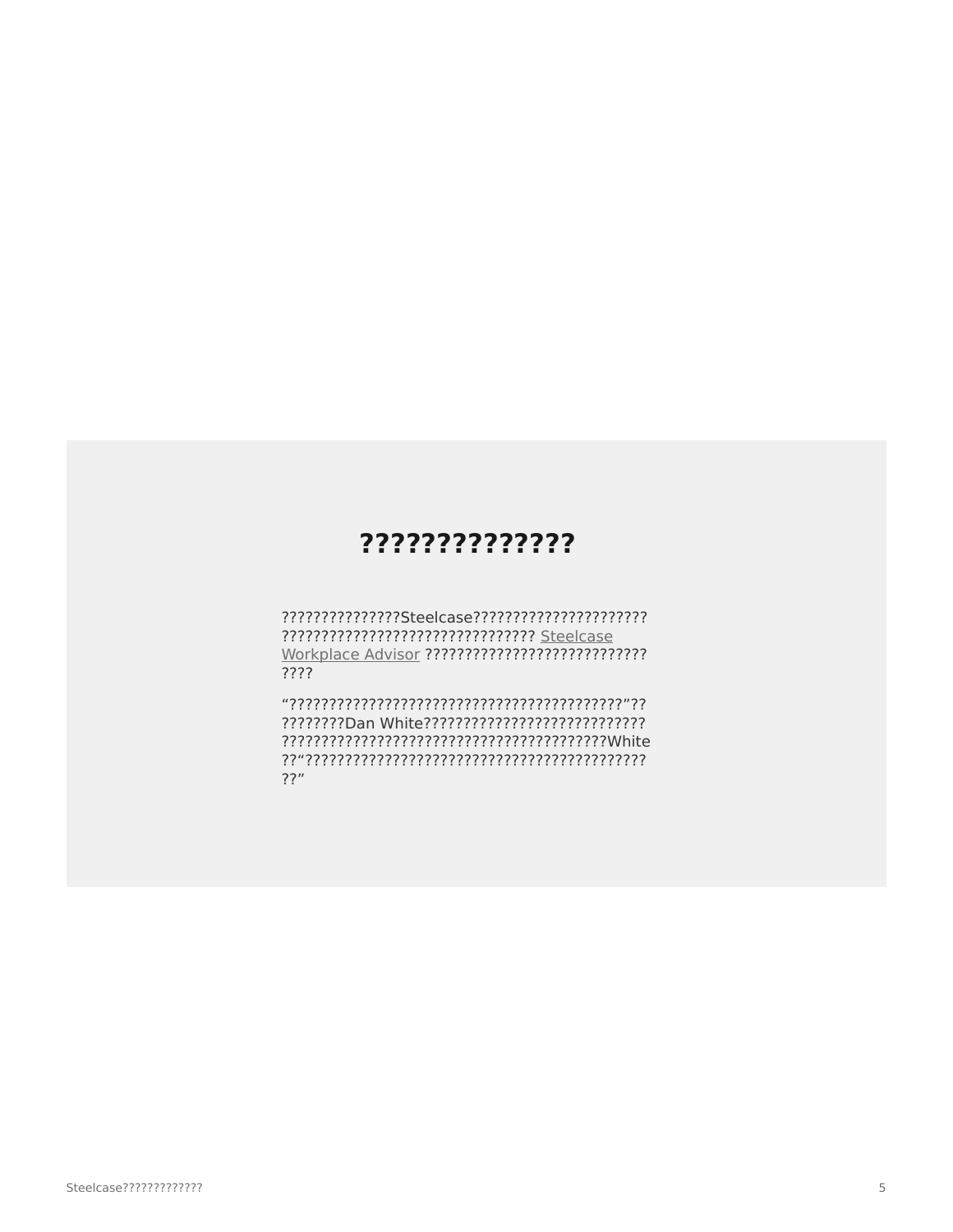## $7222222 + 22 + 22$

# "????????Steelcase Flex Collection?????????????? ?? ????????????????????? ??????????????????

??????????????????????????????????Steelcase ??? ?????????????????????????

??????HVAC????????????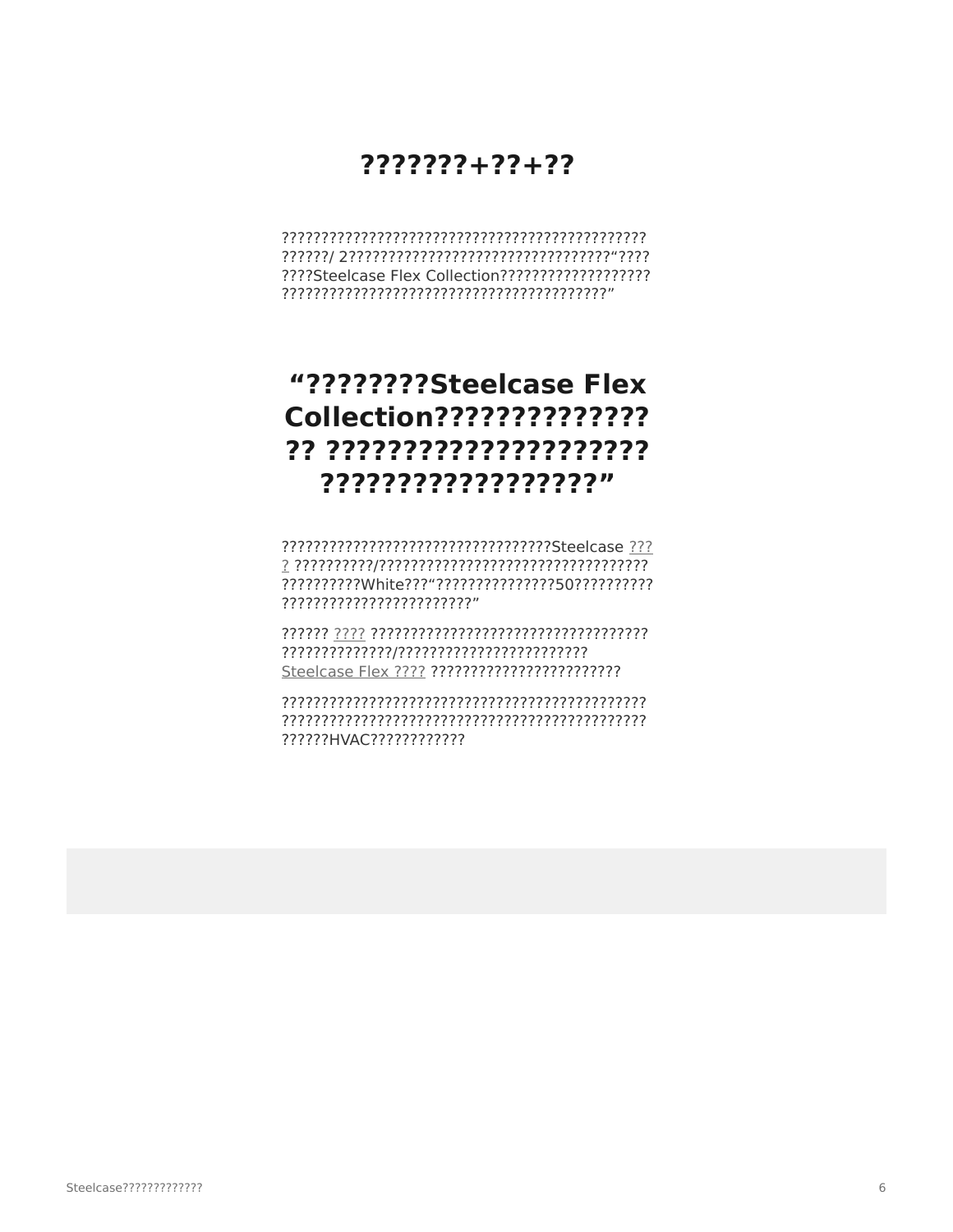### $?? + ???$

"??????????????????????????Katie Woodruff??? "?? ??????????????????????????

???????????

 $????'$ 

#### ????

#### $\label{eq:constrained} \textcolor{red}{?} \textcolor{red}{?} \textcolor{red}{?} \textcolor{red}{?} \textcolor{red}{?} \textcolor{red}{?} \textcolor{red}{?} \textcolor{red}{?} \textcolor{red}{?} \textcolor{red}{?} \textcolor{red}{?} \textcolor{red}{?} \textcolor{red}{?} \textcolor{red}{?} \textcolor{red}{?} \textcolor{red}{?} \textcolor{red}{?} \textcolor{red}{?} \textcolor{red}{?} \textcolor{red}{?} \textcolor{red}{?} \textcolor{red}{?} \textcolor{red}{?} \textcolor{red}{?} \textcolor{red}{?} \textcolor{red}{?} \textcolor{$

| +??Steelcase |  |
|--------------|--|
| $+2222$      |  |
| $+2222$      |  |
| $+2222$      |  |
| $+2222$      |  |